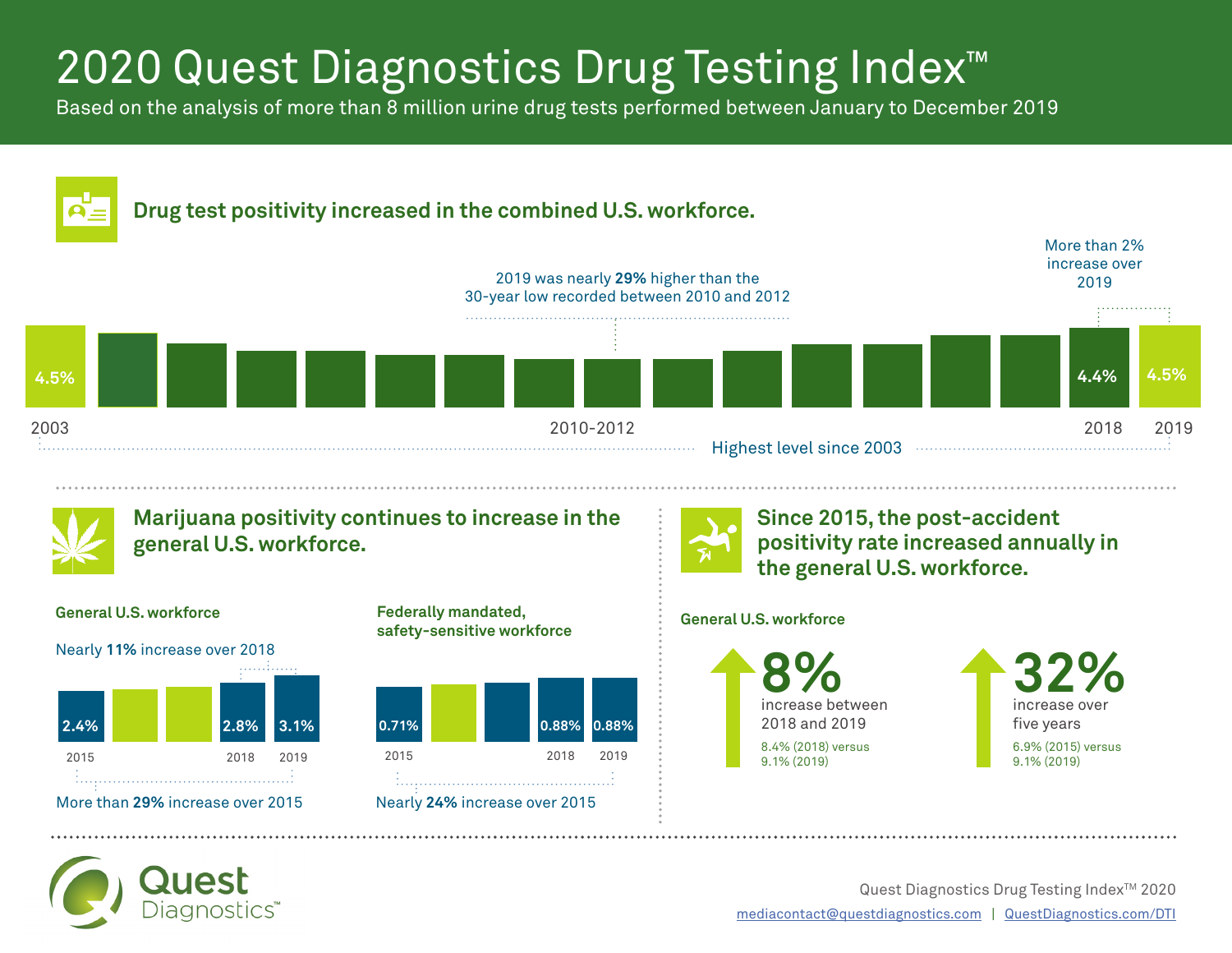#### **2020 Quest Diagnostics Drug Testing Index™**

## Annual Positivity Rates – Urine Drug Tests

(For Combined U.S. Workforce)